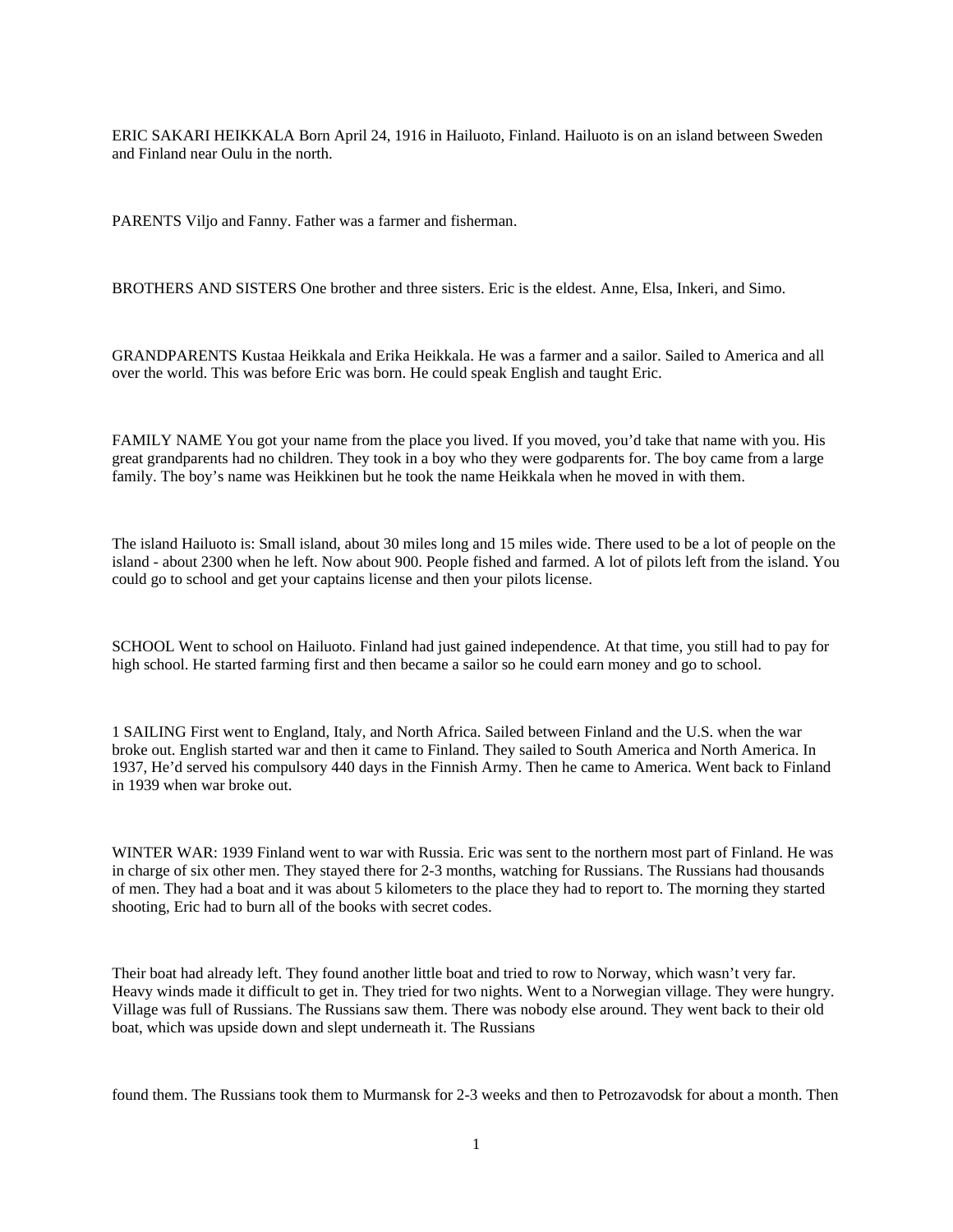they took them somewhere else. He was held prisoner for 4 months and 20 days. He got Typhus while at the camp. When they let the prisoners go after the Winter War.

Eric was so weak that he had to be carried back to Finland. There were 600-700 prisoners in the camp and about 5,000-6,000 Russian soldiers. The next war started one year later. They weren't treated very well at the camp. They didn't get much to eat. Their camp in Petrozavodsk was an old naval station. The other camp was in an old Catholic monastery in Tradsovich (?). Before they were moved to that camp, about 5,000 Polish officers who had been there were shot.

LAND LOST Although Finland had to give up quite a bit of land, still it was amazing that the Finns could hold off the Russians. The Finns were really outnumbered. Mannerheim was the leader of the Finns. The Germans came to help fight Russia in WWII. Then the Finns had to fight the Germans to get them out. The Germans burned and destroyed northern Finland as they left. Eric was in the hospital for a while after the war. Then he started working on ships again. They worked out of Petsamo, Finland's only ice-free port in the North.

After England started the war, they couldn't work at Petsamo (The Russians took it).

They rented the ship, North McCormick American Line (sp), registered a Panama flag, and sailed to North and South America.

STAYING IN AMERICA When the Japanese attacked Pearl Harbor, the U.S. needed ships. They bought the ship Eric was on. They told him to go work in America. He had to check in once a month. He was still considered an alien.

FINDING WORK He stayed with an uncle in New York for 2-3 months. He met his wife in Manhattan. He met a lot of Finnish people there. Then he went to the West. Worked for carpenters in Vancouver, WA.

None of the other members of his family have come to the U.S. They still live in Hailuoto, Oulu, and Rovaniemi. He has gone back to Finland several times to visit.

Eric had neutral feelings when the ship was sold and he was told to find work in the U.S. He just wanted to save money and go to school. He never got to be a pilot on a ship but he has his own boat.

LEARNING ENGLISH Didn't speak much when he came. Could read a little. He took a bus from New York to the West coast in 1942. Got to Portland, Ore. on the last day of February. When he was in Chicago, the bus didn't come at the time it was scheduled. He went to the information desk to find out when the next bus would come. Nobody could speak Finnish, so they acted out what was going on. This is how he